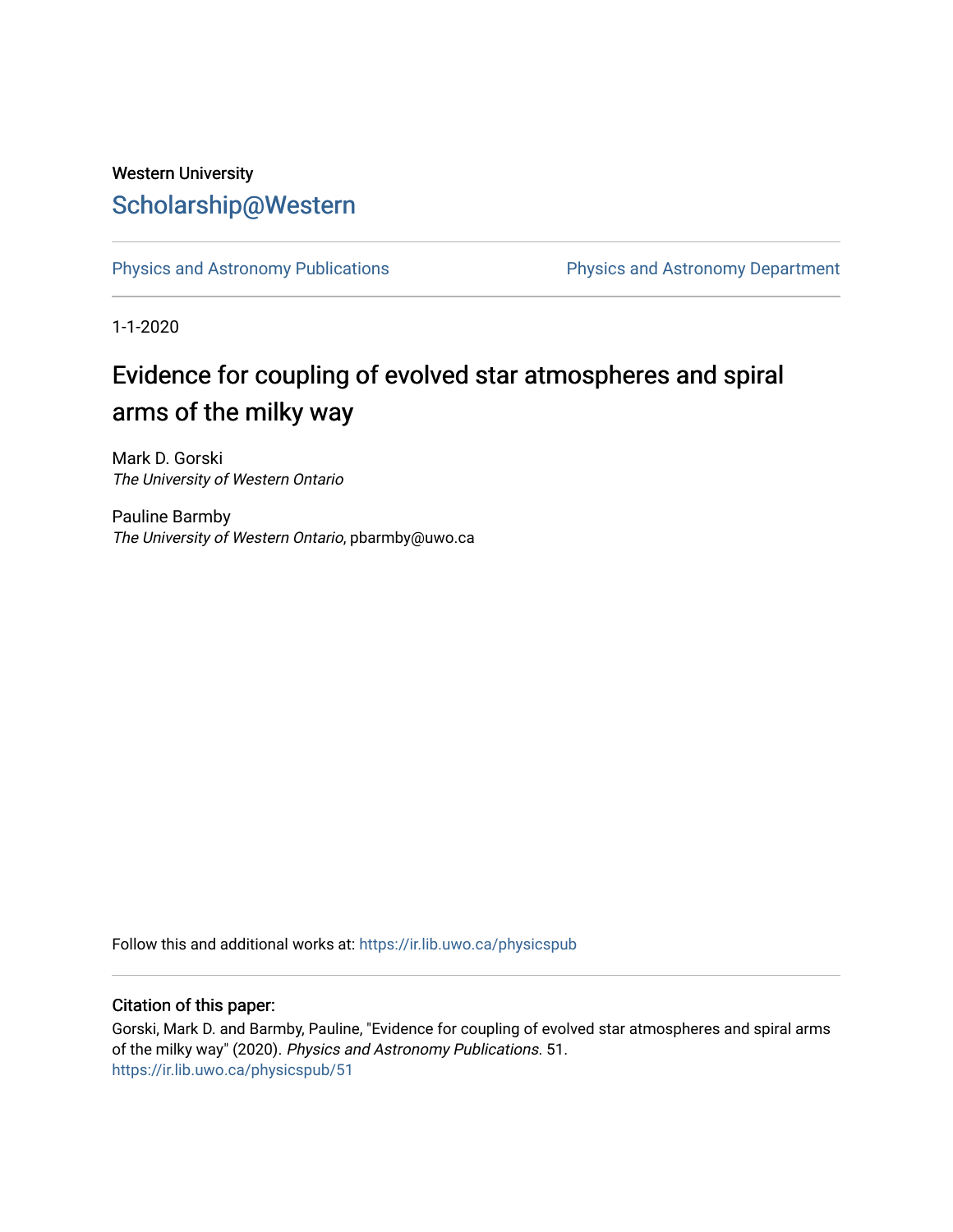## Evidence for Coupling of Evolved Star Atmospheres and Spiral Arms of the Milky Way

Mark D. Gorski,<sup>1\*</sup>, Pauline Barmby,<sup>1,2</sup><sup>+</sup>,<br><sup>1</sup> Department of Physics & Astronomy, <sup>2</sup> Institute for Earth & Space Exploration, University of Western Ontario, 1151 Richmond Street, London, C

Accepted XXX. Received YYY; in original form ZZZ

#### ABSTRACT

It is imperative to map the strength and distribution of feedback in galaxies to understand how feedback affects the galactic ecosystems. H2O masers act as indicators of energy injection into the ISM. Our goal is to measure the strength and distribution of feedback traced by water masers in the Milky Way. We identify optical counterparts to  $H<sub>2</sub>O$  masers discovered by the HOPS survey. The distribution and luminosities of  $H<sub>2</sub>O$ masers in the Milky Way are determined using parallax measurements derived from the second Gaia Data Release. We provide evidence of a correlation between evolved stars, as traced by  $H_2O$  masers, and the spiral structure of the Milky Way, suggesting a link between evolved stars and the Galactic environment.

Key words: masers – parallaxes – stars: AGB and post-AGB – Galaxy: structure

#### <span id="page-1-0"></span>**INTRODUCTION**

It is imperative to understand the effect of feedback on galaxy ecosystems. [Kennicutt et al.](#page-8-0) [\(2007\)](#page-8-0); [Leroy et al.](#page-8-1)  $(2013)$ ; [Meidt et al.](#page-8-2)  $(2015)$  have shown that the star formation efficiency throughout galaxies changes depending on the galactic environment. In addition simulations show that without feedback galaxies' gas stores would collapse into stars in less than a dynamical time (e.g. [Kauffmann et al.](#page-8-3) [1999;](#page-8-3) [Hopkins et al.](#page-8-4) [2011;](#page-8-4) [Krumholz et al.](#page-8-5) [2011\)](#page-8-5). Furthermore feedback effects are predicted to combine non-linearly [\(Hopkins et al.](#page-8-6) [2012,](#page-8-6) [2014\)](#page-8-7) with observational evidence recently provided by [Gorski et al.](#page-8-8) [\(2017,](#page-8-8) [2018\)](#page-8-9). Thus understanding the strength and distribution of stellar feedback within galaxies is a critical step in understanding how galaxy ecosystems are regulated.

Many astrophysical environments give rise to 22.235 GHz o-H<sub>2</sub>O ( $6_{1,6}$  –  $5_{2,3}$ ) maser emission. These masers are found in high mass star forming regions (e.g., [Genzel & Downes](#page-8-10) [1977;](#page-8-10) [Urquhart et al.](#page-8-11) [2009,](#page-8-11) [2011\)](#page-8-12), low mass protostars (e.g. [Dickinson et al.](#page-8-13) [1974;](#page-8-13) [Furuya et al.](#page-8-14) [2003,](#page-8-14) [2007a,](#page-8-15)[b\)](#page-8-16), planetary nebulae [\(Miranda et al.](#page-8-17) [2001\)](#page-8-17), and active Galactic nuclei (AGN) (e.g., [Herrnstein et al.](#page-8-18) [1999;](#page-8-18) [Reid et al.](#page-8-19) [2009\)](#page-8-19). [Cesaroni et al.](#page-8-20) [\(1988\)](#page-8-20) notes water masers associated with T Tauri or Herbig Haro objects. [Hagiwara et al.](#page-8-21) [\(2001\)](#page-8-21) describes the classification of  $H_2O$ masers in the literature: stellar  $H<sub>2</sub>O$  masers have typical luminosities of ~  $10^{-3}$  L<sub>☉</sub>, kilomasers have lumiosities of  $0.1 - 1$  L<sub> $\odot$ </sub>, and megamasers have luminosities greater than  $20$   $\mathrm{L}_\odot.$ 

The H<sub>2</sub>O molecule requires dense gas  $(10^6 \text{ cm}^{-3})$  and high temperatures (T∼400 K) to mase [\(Elitzur et al.](#page-8-22) [1989\)](#page-8-22). Water masers thus trace shocked gas in the environments around young or evolved stars, and AGN. For stellar  $H_2O$ masers, [Engels et al.](#page-8-23) [\(1986\)](#page-8-23) showed that there is a correlation between the mass loss rate of the parent star and the luminosity of the  $H<sub>2</sub>O$  maser. Despite the different progenitors of the maser emission, the detection of a  $H<sub>2</sub>O$  maser appears to be an indicator of feedback into the interstellar medium (ISM). That is to say, for stellar  $H_2O$  masers, energy and momentum is injected into the ISM at the beginning and end of the stellar life cycle.

Prior to this work the most recent attempt to understand the statistical distribution of stellar  $H_2O$  masers was by [Palagi et al.](#page-8-24) [\(1993\)](#page-8-24). They compared the Arcetri atlas of H2O maser sources [\(Comoretto et al.](#page-8-25) [1990\)](#page-8-25) with the IRAS point source catalogue. The angular resolution of the Arcetri atlas was poor by contemporary standards (∼2 0 ). Distances were determined using the kinematic distance method with a rotation curve from [Brand](#page-8-26) [\(1986\)](#page-8-26). Due to the uncertainty in maser site velocities, distance uncertainties were often very high. For star formation masers [Palagi et al.](#page-8-24) [\(1993\)](#page-8-24) limited their analysis to sources with distance uncertainties less than 50%, reducing the 224 sources to 181. Additionally  $H<sub>2</sub>O$  maser velocity may not accurately trace the kinematics of their parent system, with the largest known offset in the Milky Way being 100 km s−<sup>1</sup> [\(Titmarsh et al.](#page-8-27) [2013\)](#page-8-27).

In this work we compare the  $22$  GHz  $H<sub>2</sub>O$  maser sources derived from the  $H_2O$  southern Galactic Plane Sur-

<sup>?</sup> E-mail: mgorski3@uwo.ca

<sup>†</sup> E-mail: pbarmby@uwo.ca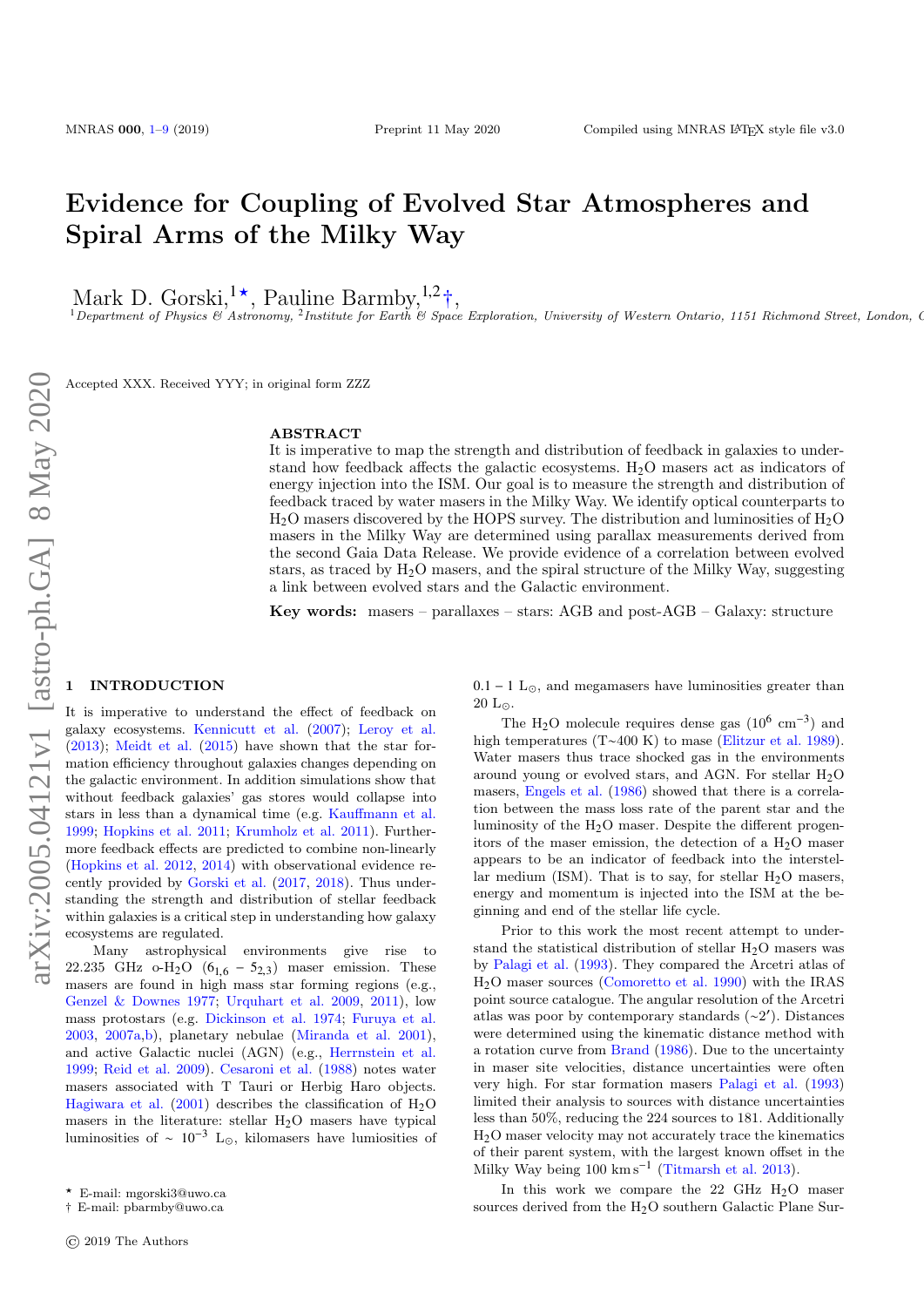### 2 Gorski & Barmby

vey (HOPS: [Walsh et al.](#page-8-28) [2014\)](#page-8-28) and Gaia Data Release 2 [\(Gaia Collaboration et al.](#page-8-29) [2018a\)](#page-8-29). By using the Gaia DR2 data set we avoid the large uncertainties involved with estimating kinematic distances to star formation masers. With an order of magnitude increase in spatial resolution, we investigate the distribution and three dimensional positions of stellar water masers in the Milky Way using Gaia derived distances. Care must be taken as the Gaia data were obtained in optical wavelengths and dust obscures much of the Galactic plane. By comparison, radio wavelengths are largely unaffected by dust. The goal of this project is to yield the distribution and strength of stellar feedback in the Milky Way by measuring the luminosity and position of  $H_2O$ masers within the Galaxy.

In §[2](#page-2-0) we describe the data sets used for our analysis and the methods for combining the two catalogues and classification of the optical counterparts. In §[3](#page-6-0) we compare the observed distribution of masers with Galactic structure. In §[4](#page-7-1) we discuss the results and conclusions are presented in §[5.](#page-7-0)

#### <span id="page-2-0"></span>2 METHODS

#### 2.1 HOPS and Gaia DR2 data

HOPS [\(Walsh et al.](#page-8-30) [2011\)](#page-8-30) is the largest unbiased  $H_2O$  maser survey to date. The survey covers 100 square degrees of sky between Galactic longitudes 290° <  $\ell$  < 90° and Galactic latitudes  $-0.5^{\circ} < b < +0.5^{\circ}$ . The original survey was observed with the Monra radio telescone with a flux density served with the Mopra radio telescope with a flux density limit of ~1–2 Jy, with a gap at  $10^{13}$  W Hz<sup>-1</sup>, and a velocity resolution of  $0.52 \text{ km s}^{-1}$ . The angular resolution of the Mopra telescope is poor  $(~ 2')$ , so observations to better constrain maser positions were made with the Australia Telescope Compact Array, with beam sizes ranging from  $0.55 \times 0.35''$  to  $14.0 \times 10.2''$  [\(Walsh et al.](#page-8-28) [2014\)](#page-8-28). The typical positional accuracy is about  $1''$ . The observations have rms noise levels ranging from 6.5 mJy to 1.7 Jy; 90% of the noise levels are in the 15–167 mJy range with the peak of the distribution at 17 mJy. [Walsh et al.](#page-8-28) [\(2014\)](#page-8-28) defined the terminology of observing  $H_2O$  masers with high spatial resolution  $(\leq 1'')$  in the Milky Way. A maser site is a location on the sky subtending a spatial extent of order ∼1". Each maser site can be made up of many maser spots. A maser spot is an isolated position with a single peak in the maser spectrum. [Walsh et al.](#page-8-28) [\(2014\)](#page-8-28) detected 2790 maser spots consisting of 631 maser sites.

With the second Gaia Data Release (DR2; [Gaia Collab](#page-8-29)[oration et al.](#page-8-29) [2018a\)](#page-8-29) we can match the distances to stellar H2O masers with their Milky Way counterparts. This data release provides parallax measurements for <sup>∼</sup> <sup>1</sup>.<sup>3</sup> billion stars and photometric measurements in G band (350-1000 nm) towards <sup>∼</sup> <sup>1</sup>.<sup>6</sup> billion sources with a limiting G band magnitude of 21. It also includes blue  $(G_{bp}; 380-680 \text{ nm})$  and red  $(G<sub>rp</sub>: 640-1000 nm)$  photometric measurements towards <sup>∼</sup> <sup>1</sup>.<sup>3</sup> billion sources. After identifying Gaia sources associated with stellar H<sub>2</sub>O masers, we can measure the spatial distribution and properties of  $H_2O$  masers throughout the Milky Way and the distance-dependent properties of their progenitor sources.



<span id="page-2-1"></span>Figure 1. Colour magnitude diagram of optical counterparts to Milky-Way H<sub>2</sub>O masers. Red circles show the observed magnitudes and blue filled circles show the extinction corrected magnitudes using the extinction maps from [Chen et al.](#page-8-31) [\(2017\)](#page-8-31). Open circles show sources that have been insufficiently extinction corrected because The source's derived distance is greater than the maximum reliable distance from [Chen et al.](#page-8-31) [\(2017\)](#page-8-31). The average reddening vector  $(A_G=2.3)$  is shown as an arrow in the bottom left.

#### 2.2 Gaia Distances

In order to determine the distance to each maser site we matched the Gaia ID to the catalogue of [Bailer-Jones et al.](#page-8-32) [\(2018\)](#page-8-32). Inverting the parallax of the individual optical counterparts is not a reliable method to determine the distance to Gaia sources. It is best to use a probabilistic approach. The details are described by [Bailer-Jones et al.](#page-8-32) [\(2018\)](#page-8-32) and the references therein. Distances are inferred with a Bayesian approach using an exponentially decreasing space density as a prior. This does not make any assumptions about the properties of individual stars or the extinction along their line of sight. The uncertainties we use in the distance determination are the  $1\sigma$  bounds of the asymmetric probability density function.

#### 2.3 Cross Referencing

Maser sites are associated with a single astrophysical object and can contain many individual spots. [Forster & Caswell](#page-8-33) [\(1989\)](#page-8-33) studied the separation between  $H_2O$  maser emission and continuum emission from H ii regions. They found that the median separation is 20 mpc  $(0.65 \text{ ly})$ , though separations can be as large as 130 mpc. The median separation distance corresponds to angular separations of  $0.5$ <sup> $\prime\prime$ </sup> at a distance of 8.5 kpc and  $4.1''$  at a distance of 1 kpc. These angular separations are consistent with the findings by [Walsh](#page-8-28) [et al.](#page-8-28) [\(2014\)](#page-8-28) that water masers cluster in sites with diameters less than four arcseconds. Searching for stellar counterparts for maser sites, we found the average position of each maser site by calculating the mean right ascension and declination of all spots contained with a maser site. The best match to this calculated position within four arcseconds was found. This radius was chosen as the angular distribution of  $H_2O$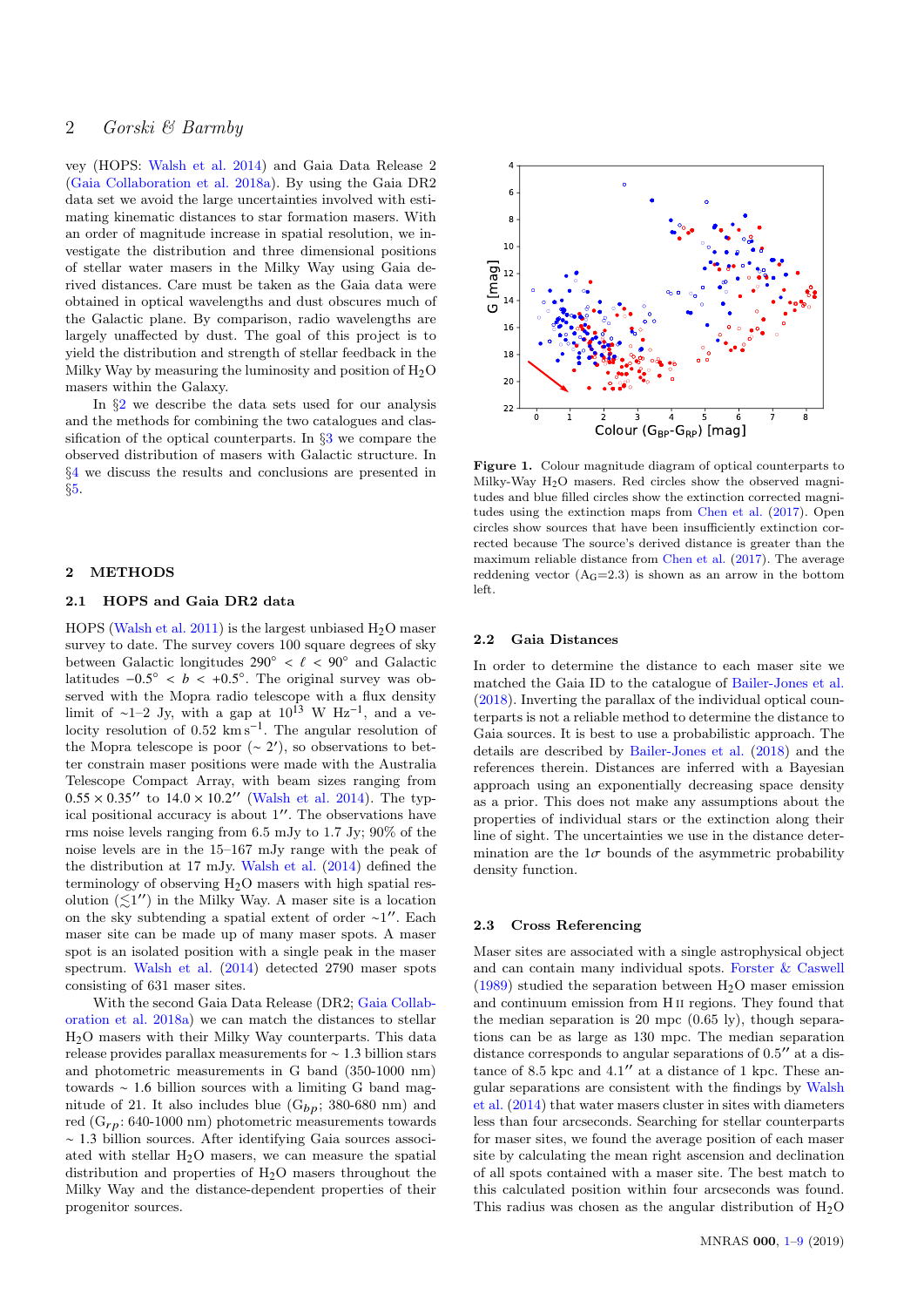masers on the sky dominates the ability to determine optical counterparts.

It was appropriate to search for near-infrared counterparts before looking for optical counterparts, because optical bands are heavily affected by dust. We first matched the average centre of each maser site with 2MASS [\(Skrutskie et al.](#page-8-34)  $2006$ ) sources within a 4" radius using the Topcat software [\(Taylor](#page-8-35) [2005\)](#page-8-35). We use 2MASS because it provides greater astrometric precision than WISE (Pihlström et al. [2018\)](#page-8-36). Next we found the most likely 2MASS/Gaia cross-matched counterpart from [Marrese et al.](#page-8-37) [\(2019\)](#page-8-37). The 2MASS Survey has an effective angular resolution of 2.5" [\(Skrutskie et al.](#page-8-34) [2006;](#page-8-34) [Marrese et al.](#page-8-37) [2019\)](#page-8-37) whereas the angular resolution of Gaia DR2 is ~0.4" [\(Gaia Collaboration et al.](#page-8-29) [2018a\)](#page-8-29). There is thus ample opportunity for multiple Gaia sources to be matched to a single 2MASS source. A sample of a dense field near the galactic plane from [Arenou et al.](#page-8-38) [\(2018\)](#page-8-38) measures <sup>∼</sup> <sup>450000</sup> Gaia sources per square degree or <sup>∼</sup> <sup>1</sup>.<sup>7</sup> Gaia sources in a 4" search radius. In a sparse region [Arenou et al.](#page-8-38) [\(2018\)](#page-8-38) measures ∼ 250000 Gaia sources per square degree or  $~\sim 0.9$  Gaia sources in our 4″ search radius.

Gaia counterparts to the 2MASS sources are divided into two categories: good neighbours and best neighbour. Good neighbours are sources with compatible positions within the uncertainties of the two catalogues. Overall, in the Gaia and 2MASS catalogues, there are at most three neighbours and 99.78% of sources have only one neighbour. If more than one neighbour is found then the best neighbour is chosen from the Figure of Merit (FoM; [Marrese et al.](#page-8-37) [2019\)](#page-8-37). The FoM is calculated from the angular distance between the sources, the position uncertainties, the epoch difference, and local source density using a Poisson distribution. The exact form of the FoM is [\(Marrese et al.](#page-8-39) [2017\)](#page-8-39):

$$
FoM(r) = \frac{1}{2\pi\rho'} \exp\left(-\frac{1}{2}r^2\right)
$$
 (1)

where  $r$  is the distance and  $\rho$  is the local surface density of sources.  $\rho$  depends on the initial search radius which is defined as  $60''$  in addition to a radius needed to include the cross match output of stars with proper motions of  $0.2''$  yr<sup>-1</sup>. This is to account for epoch differences between catalogues [\(Marrese et al.](#page-8-39) [2017\)](#page-8-39). Of the 2790 maser spots (631 sites) we find 2MASS counterparts towards 1605 spots (350 sites).

#### 2.4 Extinction Correction

The observed colour magnitude diagram for Gaia sources matched to HOPS  $H<sub>2</sub>O$  maser spots is shown in Figure [1.](#page-2-1) Interstellar extinction can have drastic effects on observed source properties (e.g., [Chen et al.](#page-8-31) [2017\)](#page-8-31). The classification of stellar water masers from the optical counterparts will likely depend on how well we account for extinction and reddening in the Galactic plane. We use three dimensional maps of interstellar dust from [Chen et al.](#page-8-40) [\(2019\)](#page-8-40) to correct for Galactic extinction. The maps were created using a machine-learning algorithm called Random Forest regression. We chose this catalogue as it covers the entire Galactic plane  $(0^\circ < \ell < 360^\circ)$  and latitudes between  $-10^\circ < b < 10^\circ$ , covering the entire survey area of HOPS. Eurthermore, the covering the entire survey area of HOPS. Furthermore, the catalogue provides colour excesses  $(E(G - K_S), E(G_{BP} - G_{RP}),$ and  $E(H - K<sub>S</sub>)$ ) which are converted into line-of-sight extinctions in the Gaia DR2 bands (see equations 3, 5, and 6

of [Chen et al.](#page-8-40) [2019\)](#page-8-40). The resolution of the maps is  $6'$  out to a maximum distance of 6 kpc from the Sun. Figure [1](#page-2-1) shows the extinction-corrected colour and apparent magnitudes of optical counterparts. For sources that have distance estimates greater than 6 kpc we apply the value at 6 kpc. The average G magnitude of a matched maser counterpart is 14.3 mag and the average corrected  $G_{\rm BP} - G_{\rm RP}$  colour is 3.0 mag. In Figure [1](#page-2-1) open circles show sources with distances greater than 6 kpc. Sources further than 6 kpc could not be appropriately corrected for extinction.

#### 2.5 Classification of Stellar Counterparts

#### 2.5.1 Gaussian Mixture Modelling

[Palagi et al.](#page-8-24) [\(1993\)](#page-8-24) classified stellar class water masers into two groups. They named these two groups SFR and STAR for masers associated with star forming regions or late type stars, respectively. [Walsh et al.](#page-8-28) [\(2014\)](#page-8-28) classifies masers into three categories: star formation, evolved star, and other (unknown). When dealing with a large unclassified survey it is difficult to know how many classifications best describe the data. In order to separate the populations of stellar class H2O masers we impose a Gaussian mixture model with an unspecified number of components to investigate how many groups best describe stellar counterparts.

We use the Bayesian Information Criterion (BIC) to determine the number of groups associated with stellar counterparts. Generally the lowest BIC score indicates the best fit model to the data. However one can fit an arbitrarily large number of components to the data almost always yielding a better fit than a fit using fewer components. The change in BIC (∆BIC) can be used to indicate the number of groups that best describe the data. We fit up to seven groups to the colour magnitude diagram using a Gaussian mixture model from [Pedregosa et al.](#page-8-41) [\(2011\)](#page-8-41); increasing the number of groups beyond seven did not result in improved fits. Figure [2](#page-4-0) shows Gaussian mixture models fit to the colour magnitude diagram of H2O maser counterparts. The best fit to the data consists of six groups, however two groups best describe the data as indicated by the largest change in BIC, ∆BIC=451 transitioning from one to two groups (Figure [2\)](#page-4-0).

Identifying two groups in colour-magnitude space does not describe the physics of the population, so we must determine what these groups signify. The two groups of stellar counterparts populate the high-luminosity red quadrant of the colour magnitude diagram and lower-luminosity blue quadrant. If the masers are related to star formation, an H<sub>II</sub> region should be apparent unless the the star formation is obscured. We expect stellar matches to be spatially coincident with their parent star on the sky. Upon visual inspection of the resulting matches with DSS images, we find that Gaia-maser matches in the lower luminosity blue quadrant of the colour magnitude diagram do not have H ii regions within  $1'$  around the Gaia source. This is unsurprising as H ii regions that generate water masers are often deeply embedded with  $A_v \ge 20$  (e.g., [Moore et al.](#page-8-42) [1988;](#page-8-42) [Hunter et al.](#page-8-43) [1994\)](#page-8-43) Furthermore, matches from this group do not show the expected spatial relationship between optical counterparts and maser sources (Figure [3\)](#page-5-0). We would expect masers to be clustered around their parent sources (e.g., [Forster & Caswell](#page-8-33) [1989;](#page-8-33) [Palagi et al.](#page-8-24) [1993;](#page-8-24) [Walsh et al.](#page-8-28)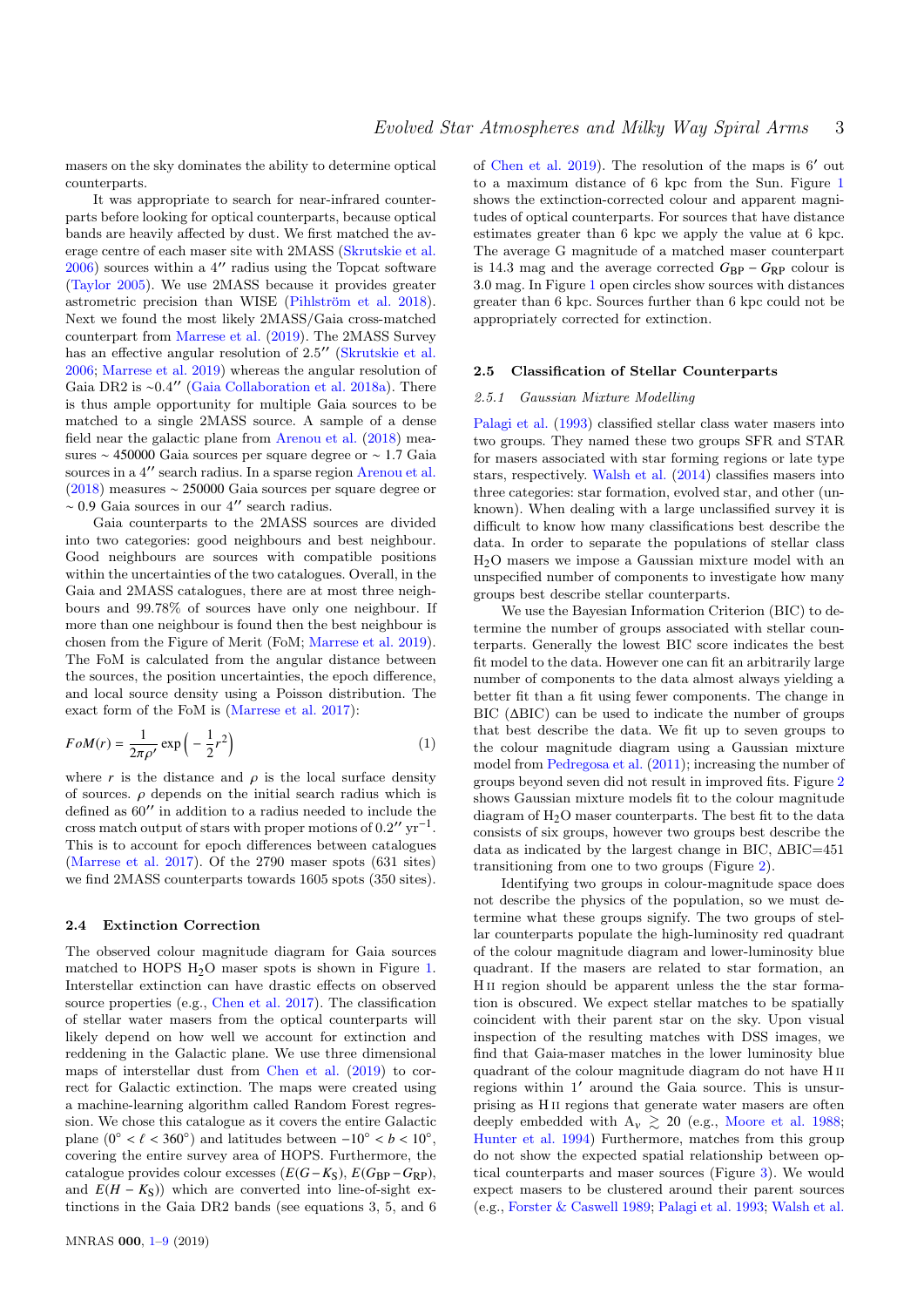

Figure 2. BIC scores and models. The left panels show the BIC score of models with up to seven components fit to the colour magnitude diagram. The model with the lowest BIC score is shown on the bottom left. The right panels show the change in BIC with the best fit to the data shown on the bottom right.

[2014\)](#page-8-28) with more maser spots closer to the parent source. Most maser spots should be within  $0.5''$  of the parent source [\(Forster & Caswell](#page-8-33) [1989\)](#page-8-33). Matches from this group show no such distribution. While matches from this group overlap in Gaia *G*-band apparent magnitude with the young stellar objects identified by [Marton et al.](#page-8-44) [\(2019\)](#page-8-44), their colours are too blue to be consistent with the YSOs identified by [Mowlavi](#page-8-45) [et al.](#page-8-45) [\(2018\)](#page-8-45). We conclude that this colour-magnitude group is dominated by coincidental matches with foreground stars.

The more luminous red quadrant of the colour magnitude diagram we identify as evolved stars. From studies of open and globular clusters in the Milky Way, the main sequence occupies the lower quadrant between  $G_{abs} \sim 0$ ,  $G_{bp} - G_{rp} \lesssim 0$  and  $G_{abs} \lesssim 5,$   $G_{bp} - G_{rp} \lesssim 5.$  Stars evolved off the main sequence generally occupy the  $G_{bp} - G_{rp} \gtrsim 1$  and  $G_{\text{abs}} \lesssim 4$ , occupying the upper right quadrant of the colour magnitude diagram [\(Gaia Collaboration et al.](#page-8-46) [2018b\)](#page-8-46).

Masers from evolved stars form in the stellar atmo-

<span id="page-4-0"></span>sphere (e.g., [Habing](#page-8-47) [1996;](#page-8-47) [Humphreys](#page-8-48) [2007;](#page-8-48) Höfner & Olof[sson](#page-8-49) [2018\)](#page-8-49). Therefore the distribution of angular offsets between maser site and stellar counterpart would be roughly the convolution of the distributions of resolutions of the Gaia and HOPS catalogues. The Full Width Half Maximum (FWHM) of the distribution of the angular offset between Gaia counterpart and the maser should be the convolution of the spatial resolutions of the two surveys. Figure [4](#page-5-1) shows the distribution of HOPS spatial resolution for observations of sources with Gaia matches. 45% of the masers come from observations with a resolution of  $\lt 1''$ . True matches should<br>result in a distribution with a EWHM of  $1.12''$ . Our mea result in a distribution with a FWHM of  $1.12''$ . Our measurement of  $1.17 \pm 0.11''$  (Figure [3\)](#page-5-0) is consistent with this expectation. The resolution of Gaia is  $0.4-0.5''$  [\(Gaia Col](#page-8-29)[laboration et al.](#page-8-29) [2018a\)](#page-8-29) and the resolution of HOPS varies between  $0.5-15$ ", as shown in Figure [4.](#page-5-1) We see from Figure [3](#page-5-0) that the distribution of maser spots and stellar counterpart offsets is approximately Gaussian with a FHWM of ∼1. We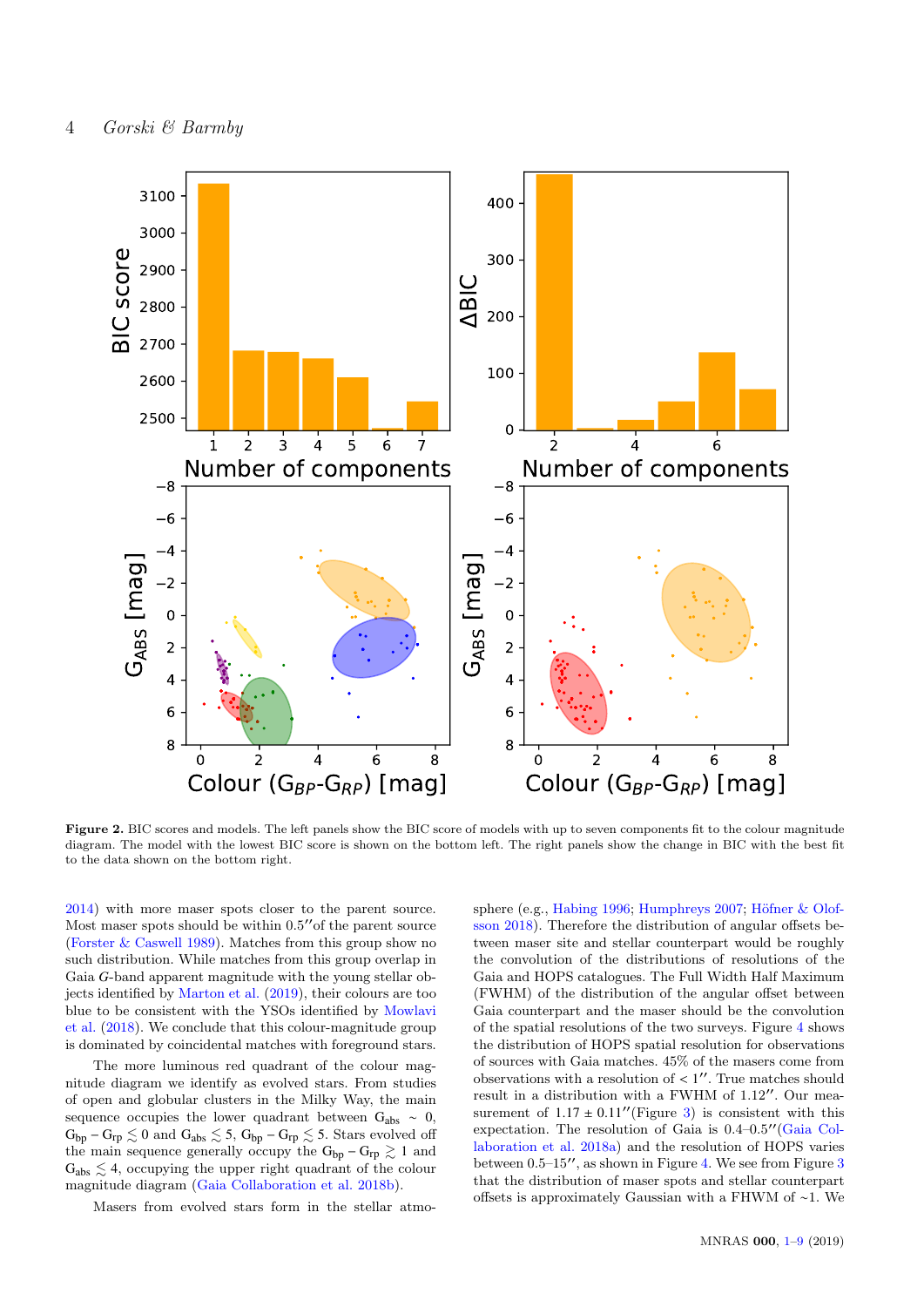

Figure 3. The number of maser spots and their apparent angular distance from their Gaia counterpart. The red line show a Gaussian fit to the evolved group distribution with a FWHM of  $1.17 \pm 0.11''$ .



Figure 4. Distribution of spatial resolutions (average between the beam major and minor axes) in the HOPS survey, for sources matched to a Gaia source.

identify the two groups as the evolved (EV) population and the foreground (FG) population. Figure [5](#page-5-2) shows the Gaussian mixture model that provides the best fit to the data.

The extinction vector appears almost parallel to the major axes of the two Gaussian groups. It may be possible to classify inappropriately extinction corrected sources in the foreground (FG) or evolved (EV) groups. To investigate this we first fit a Gaussian mixture model to the entire sample of optical counterparts using the best possible extinction value from [Chen et al.](#page-8-40) [\(2019\)](#page-8-40). The best value means that, for sources with distances beyond the maximum reliable distance found by [Chen et al.](#page-8-40) [\(2019\)](#page-8-40), the maximum extinction value is applied to the optical source. The results of this fit are shown in Figure [5.](#page-5-2) The original fit is shown with diagonal hatched ellipses. The horizontal hatched regions show the Gaussian mixture model including the inappropriately extinction corrected sources. Includ-



<span id="page-5-2"></span><span id="page-5-0"></span>Figure 5. Colour magnitude diagram showing two populations of water masers derived from a two component Gaussian mixture model. This plot includes sources that have not been appropriately extinction corrected, shown with X symbols. Gaussian mixture models including sources not appropriately extinction corrected are shown in red and green with horizontal hatch marks. Gaussian mixture models excluding sources not appropriately extinction corrected are shown in orange and blue with diagonal hatch marks. Maser sources associated with evolved stars are plotted in orange and red whereas maser sources matched to (but not physically associated with) foreground sources are plotted in blue and green.

ing the these sources causes the two groups to grow in size, however, no sources changed groups when including all the optical counterparts. We therefore include inappropriately extinction corrected sources in our sample.

#### 2.5.2 AGB Star Classification

<span id="page-5-1"></span>It is well established that Asymptotic Giant Branch (AGB) stars host masers in their circumstellar envelopes (see review by Höfner  $&$  Olofsson [2018](#page-8-49) and references therein). The EV group may be further divided into sub-classes of AGB stars using the multi band approach developed by [Lebzelter et al.](#page-8-50) [\(2018\)](#page-8-50). Using Wesenheit functions from the Gaia BP, RP, and  $2MASS$  J,  $K_s$  bands, it is possible to identify if the maser stellar counterparts are oxygen rich (O-rich) or carbon rich (C-rich). The Wesenheit functions are:

$$
W_{RP, BP-RP} = G_{RP} - 1.3 \cdot (G_{BP} - G_{RP})
$$
\n
$$
\tag{2}
$$

and

$$
W_{K_s, J-K_s} = K_s - 0.686 \cdot (J - K_s)
$$
 (3)

In the simplest case the C-rich stars have  $\rm W_{RP}-W_{K_S}$  values greater than 0.8 mag. Figure [6](#page-6-1) shows  $(W_{RP, BP-RP} - W_{K_s, J-K_s})$ <br>ws K The dashed line shows the delimiter between O rich vs. Ks. The dashed line shows the delimiter between O-rich and C-rich stellar counterparts. Of our 62 matched maser sites, 35 are associated with O-rich stars. This classification of AGB stars is mostly related to chemistry of the circumstellar envelope, however O-rich stars can have much higher mass loss rates than C-rich stars (Höfner  $&$  Olofsson [2018\)](#page-8-49).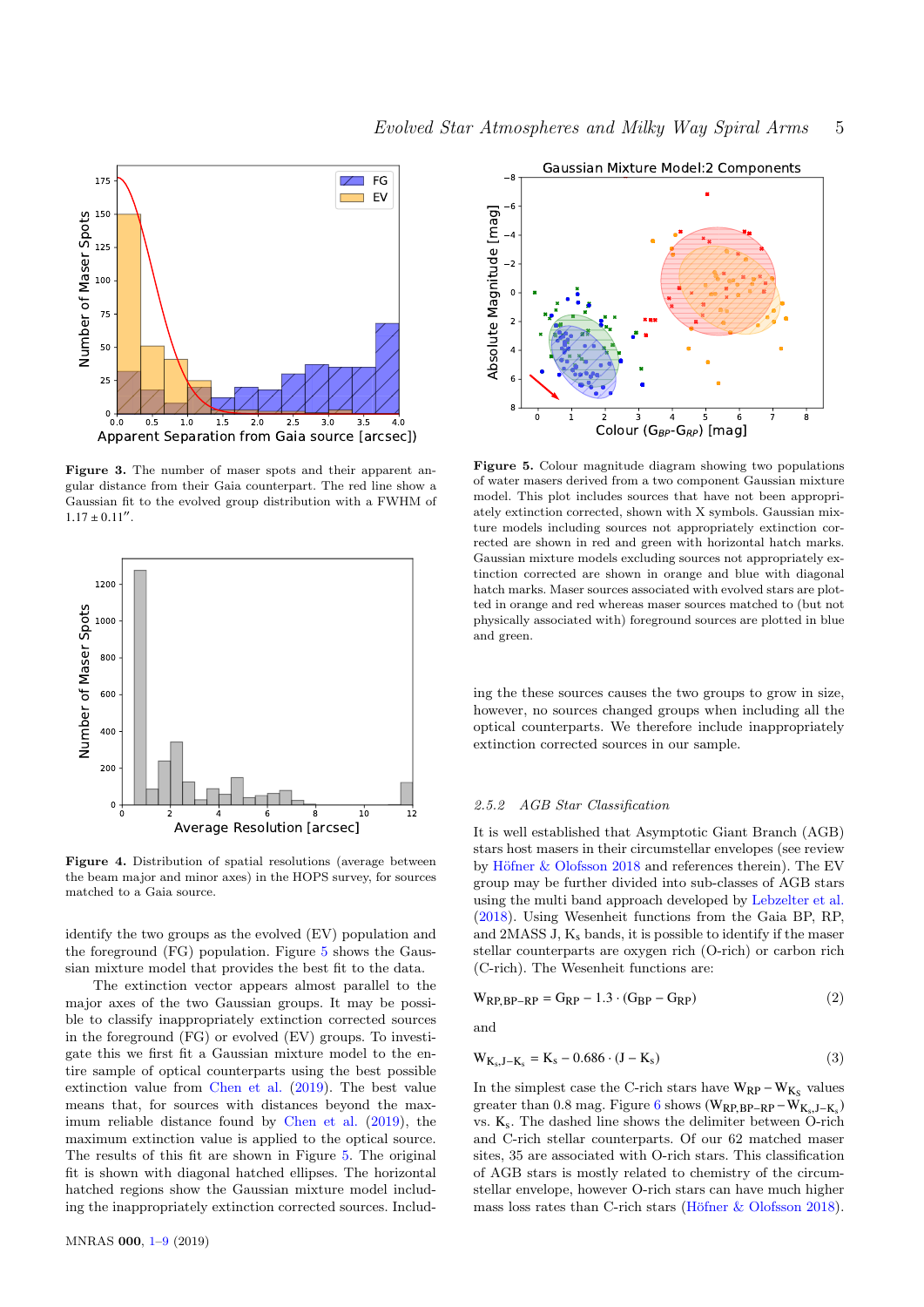

**Figure 6.** (W<sub>RP,BP</sub>-RP – W<sub>Ks</sub>,J-<sub>Ks</sub>) vs. K<sub>s</sub> diagram. The vertical deched line change the deliminator between a righ and a righ  $\Lambda$ CD dashed line shows the delimeter between o-rich and c-rich AGB stars of 0.8 mag [\(Lebzelter et al.](#page-8-50) [2018\)](#page-8-50).



Figure 7. Distribution of the EV maser group in the Milky Way plotted with orange circles. The red, green, orange, blue, and black lines represent the spiral arms and bar from (Vallée [2008\)](#page-8-51). The black X shows the Galactic centre and the black star shows the position of the Solar System.

#### <span id="page-6-0"></span>3 MASER DISTRIBUTIONS

### 3.1 Galactic Distribution

Figure [7](#page-6-2) shows the distribution of the EV group in the Milky Way. This plot includes sources that are not colour and extinction corrected.

In order to estimate the spatial distribution of masers in the Milky Way we need to acknowledge biases in our approach, the first being that HOPS is a flux limited survey. Figure [8](#page-6-3) shows maser peak luminosity as a function of the distance to the stellar counterpart derived from [Bailer-Jones](#page-8-32) [et al.](#page-8-32) [\(2018\)](#page-8-32). The dashed line shows the rms noise value of 167 mJy from [Walsh et al.](#page-8-28) [\(2014\)](#page-8-28). As expected, fewer lowluminosity sources are detected at greater distances.

A second bias that may be introduced is from the se-



<span id="page-6-3"></span><span id="page-6-1"></span>Figure 8. The distance of Gaia-matched maser spots against their peak luminosity. The dotted line represents a flux sensitivity of 0.167 Jy.

lection of infrared counterparts. Sources that did not have 2MASS counterparts have been removed from our sample. This likely happens in the regions with the most extreme extinction (e.g., towards the Galactic centre, [Dutra et al.](#page-8-52) [2003\)](#page-8-52). Radio frequency masers are not subject to extinction. Removing the sources with no infrared counterparts thus biases us towards more nearby sources.

#### 3.1.1 Spiral Arms

Visual inspection of the EV group maser distribution in the Milky Way does not show a clear spatial correlation with Galactic structure (Fig. [7\)](#page-6-2). A more quantitative test involves comparing the distribution of masers with a model of Galactic structure. We use the model of the Milky Way from Vallée  $(2008)$ , who fit a symmetric analytic model to positional and velocity data from dust, stellar clusters, H i and CO emission, finding that the Milky Way is a four armed spiral galaxy,

<span id="page-6-2"></span>Here we use a Monte Carlo method to compute the fraction of EV masers in the spiral arms and inter-arm regions of the Milky Way. The inter-arms are defined by rotating the symmetric model by 45◦ . In this manner half of the area of the disk of the Galaxy is defined to be spiral arms and half is defined to be inter-arms. We calculate the distance to the nearest spiral arm for 10,000 realisations of the distance for each object using the posterior distribution function from [Bailer-Jones et al.](#page-8-32) [\(2018\)](#page-8-32). A maser is considered to be within a spiral arm if it is closer to the analytic description of the nearest spiral arm instead of the nearest inter-arm. Should the EV masers be uncorrelated with Galactic structure we would expect the fractions of masers in each region (arm or inter-arm) to be 50%. Figure [9](#page-7-2) shows the fraction of masers associated with spiral arms for 10,000 realisations. 93.3% of realisations have a fraction of EV masers in the spiral arms greater than 50%.

The above simple model in which spiral arms comprise of 50% of the volume of the Galaxy could be drastically over estimating the number of EV masers associated with spiral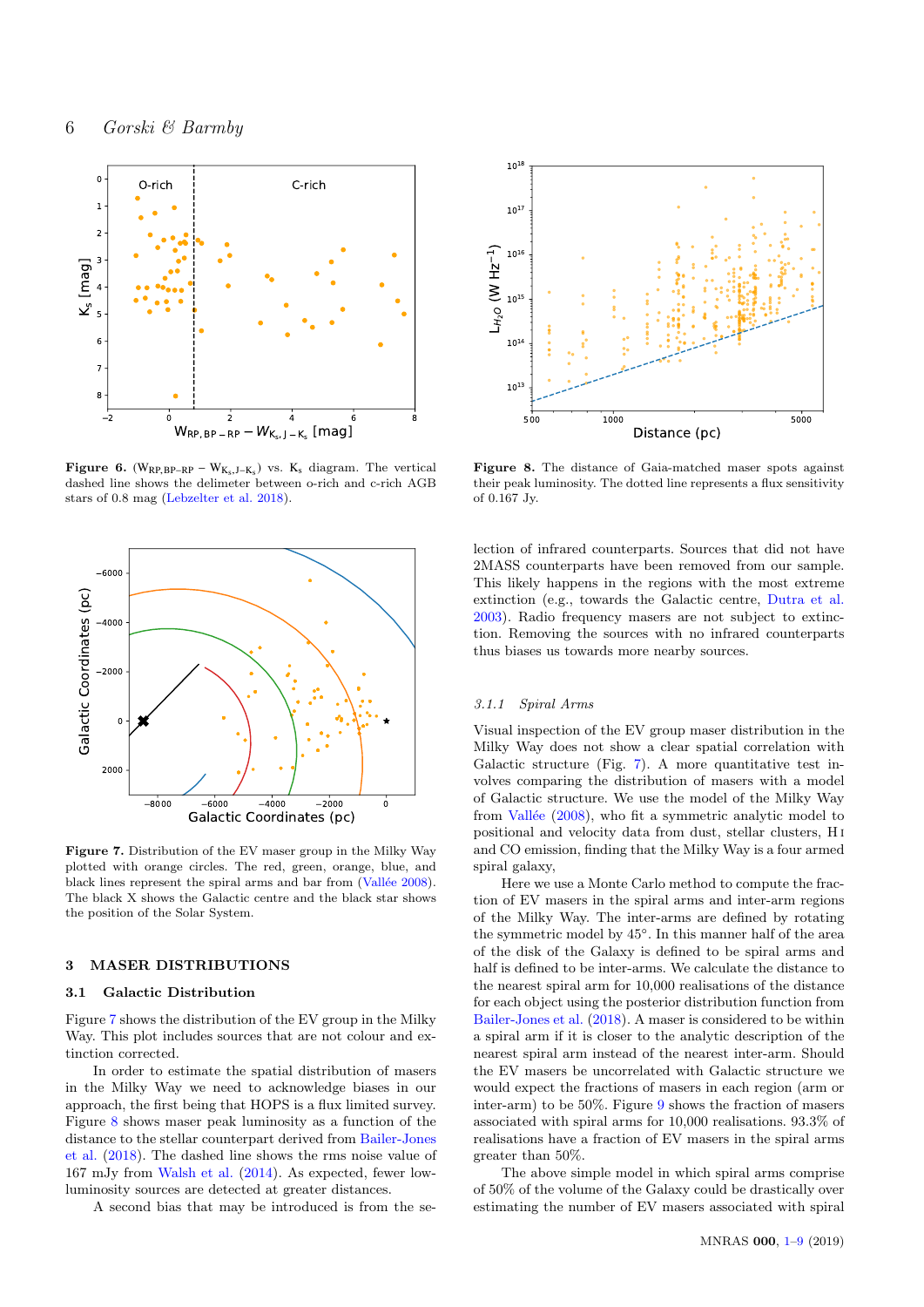



Figure 9. Fraction of EV masers in spiral arms for 10,000 realisations of EV maser distances determined from Gaia counterparts. The vertical line shows a fraction of 0.5 which would indicate that EV masers are uncorrelated with Galactic structure. In orange we show the distribution using a spiral arm width of 500 pc. In purple we show the distribution of equal arm and inter-arm regions.

arms. [Higdon & Lingenfelter](#page-8-53) [\(2013\)](#page-8-53) determine the width of the spiral arms to be 500 pc. They determined this by fitting an axisymmetric disk source model to 205  $\mu$ m N II emission from H II envelopes in the Galactic plane. The axisymmetric disk source model incorporates a Gaussian parameterization of the arm width. Performing another 10,000 realizations of the maser distribution in the Milky Way with using a spiralarm width of 500 pc, we find that 76% of the realisations have a fraction of EV masers in the spiral arms greater than 50%. These results imply that water masers from evolved stars are concentrated in the spiral arms of the Milky Way.

#### <span id="page-7-1"></span>4 DISCUSSION

#### 4.1 Distribution of Masers

We have uncovered evidence that  $H<sub>2</sub>O$  masers associated with evolved stars are associated with Galactic structure. This is somewhat surprising given that the distribution of AGB stars does not reveal evidence of Galactic structure such as spiral arms [\(Jackson et al.](#page-8-54) [2002;](#page-8-54) [Robitaille et al.](#page-8-55) [2008\)](#page-8-55), albeit the structure of the Galaxy may be smoothed out in the analysis of [Jackson et al.](#page-8-54) [\(2002\)](#page-8-54) due to uncertainty in distance determinations. Why do evolved stars with masers appear to trace spiral arms when evolved stars without masers do not?

It is possible that the  $H_2O$  masers associated with evolved stars are tracing an interaction of the envelope and jets around evolved stars with the molecular gas in spiral arms. The lack of  $H<sub>2</sub>O$  masers in globular clusters [\(Cohen](#page-8-56) [& Malkan](#page-8-56) [1979\)](#page-8-56), which generally exist outside the disk of the Galaxy and lack an intracluster medium [\(Barmby et al.](#page-8-57) [2009\)](#page-8-57), supports this conclusion. Weaker emission outside the Galactic plane is not unique to  $H_2O$  masers. [Frail & Beasley](#page-8-58) [\(1994\)](#page-8-58) find that OH masers in globular clusters are much weaker than those in the disk of the Galaxy. The implication is that the galactic environment contributes to the strength

of evolved-star  $H_2O$  masers. The strength of the maser is not solely tied to the mass loss rate (e.g., [Engels et al.](#page-8-23) [1986\)](#page-8-23) of the progenitor star.

Mass loss from AGB stars is dominated by a few high mass O-rich objects. The mass return to the ISM is therefore dominated by O-rich AGB stars [\(Olofsson](#page-8-59) [2004;](#page-8-59) Höfner & [Olofsson](#page-8-49) [2018\)](#page-8-49). It may be an observational bias that  $H_2O$ masers trace the high mass loss objects (Höfner  $&$  Olofsson [2018\)](#page-8-49). This may explain why we do not observe the smooth distribution of AGB stars from [Jackson et al.](#page-8-54) [\(2002\)](#page-8-54) and [Ro](#page-8-55)[bitaille et al.](#page-8-55) [\(2008\)](#page-8-55). Regardless, feedback dominated by the AGB phase of stellar evolution, as traced by water masers, appears to be concentrated in the spiral arms of the Milky Way.

#### <span id="page-7-2"></span>4.2 Possibilities for improvement

The initial goal of this work was to determine where  $H_2O$ masers are feeding energy into the Galactic environment and the magnitude of said feedback. Large unbiased surveys of water masers have yet to cover the entire Galactic plane, with the most complete being HOPS [\(Walsh et al.](#page-8-30) [2011\)](#page-8-30) which is limited to 100 square degrees of the inner Galaxy. If we want to understand how masers impact the Galactic environment as a function of Galactic radius, we would require a complete survey of the Galactic plane. To determine  $H<sub>2</sub>O$  maser luminosities and generate a Galactic  $H<sub>2</sub>O$  maser luminosity function, it is necessary to measure the distances and progenitors to star formation related and evolved star H<sub>2</sub>O masers.

We can imagine three ways to generate distance measurement and progenitor properties of  $H<sub>2</sub>O$  masers. One would be to perform an unbiased flux limited survey of  $H<sub>2</sub>O$ maser parallaxes in the Milky Way. Maser progenitor information could then be gathered from existing infrared surveys. This would likely be difficult as stellar  $H_2O$  masers are variable on time scales of days (e.g., [Felli et al.](#page-8-60) [2007\)](#page-8-60). Another option would be to perform one large flux limited survey of  $H_2O$  masers of the Galactic plane without time intensive parallax measurements, and measure parallaxes and stellar counterparts from an infrared Gaia-like telescope with comparable angular resolution; such a telescope does not yet exist. The third option would be to perform deep surveys of nearby galaxies to determine the distribution and luminosities of their  $H_2O$  maser populations. This has been attempted (e.g., [Brunthaler et al.](#page-8-61) [2006;](#page-8-61) [Darling](#page-8-62) [2011;](#page-8-62) [Dar](#page-8-63)[ling et al.](#page-8-63) [2016;](#page-8-63) [Gorski et al.](#page-8-64) [2019\)](#page-8-64). However these surveys are limited to only the most luminous masers and are time-intensive. [Darling](#page-8-62) [\(2011\)](#page-8-62); [Darling et al.](#page-8-63) [\(2016\)](#page-8-63) spent  $\gtrsim$  1.8 days of integration on source, mapping 507 pointings in the Andromeda galaxy with the Greenbank Observatory and detected five  $H_2O$  masers. In order to appropriately map the maser distribution in nearby galaxies, new generations of radio telescopes will be needed (e.g., ngVLA; [McKinnon](#page-8-65) [et al.](#page-8-65) [2019\)](#page-8-65).

#### <span id="page-7-0"></span>5 CONCLUSIONS

H2O masers are signposts of energy injected into the ISM. We have compared the largest available unbiased  $H_2O$  maser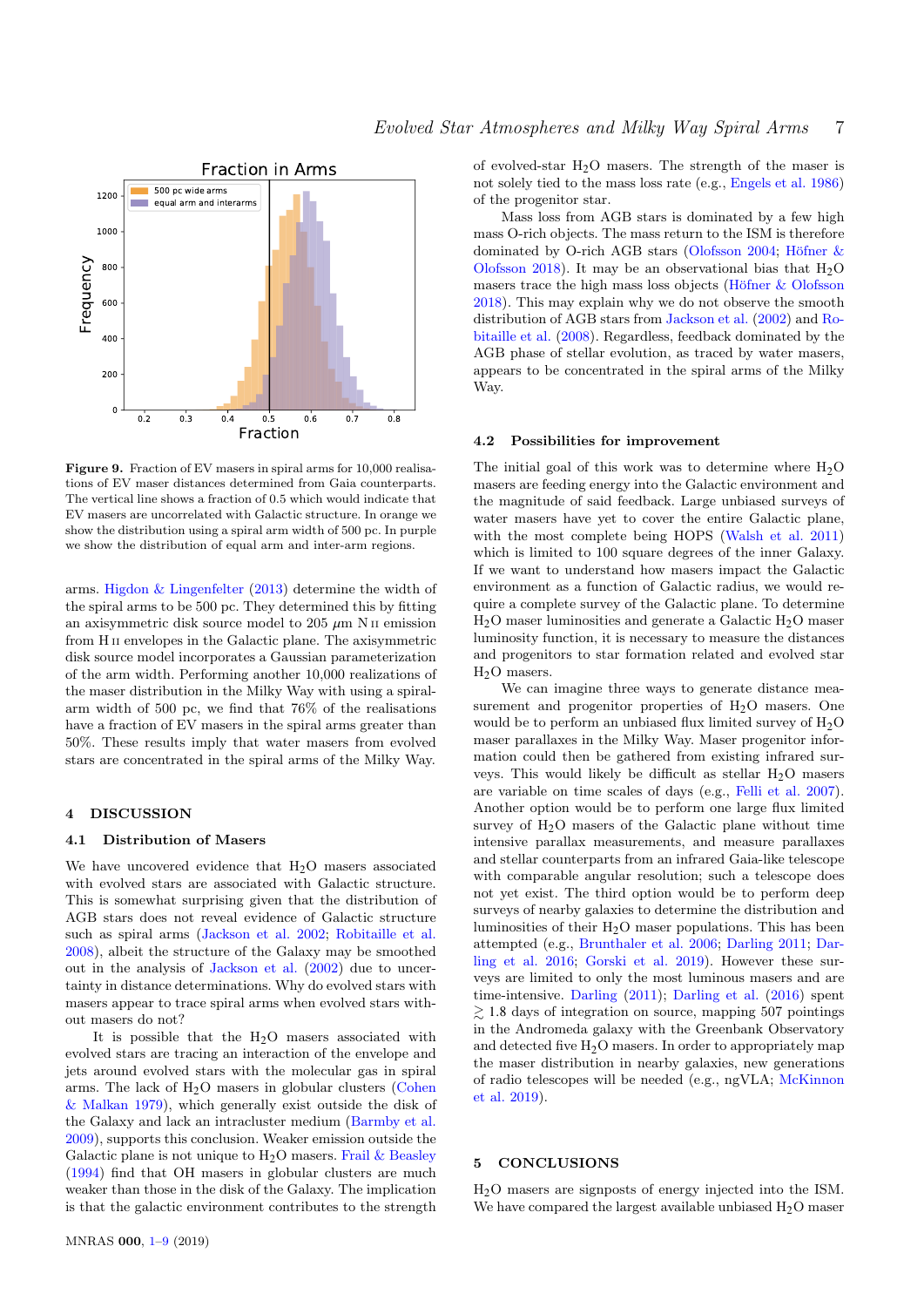## 8 Gorski & Barmby

survey [\(Walsh et al.](#page-8-30) [2011,](#page-8-30) [2014\)](#page-8-28) with the second Gaia Data Release [\(Gaia Collaboration et al.](#page-8-29) [2018a\)](#page-8-29).

Matching  $H<sub>2</sub>O$  maser sources with optical counterparts yielded a population of masers associated with evolved stars. Using a Gaussian mixture model we were able to identify the population of evolved stars despite unsatisfactory extinction corrections. We found a slight preference for O-rich AGB stars using the method described by [Lebzelter et al.](#page-8-50) [\(2018\)](#page-8-50). We could not identify optical counterparts of  $H_2O$  masers associated with star formation as these sources are obscured by dust in the Galactic plane.

We compared the distribution of evolved-star  $H<sub>2</sub>O$ masers to the analytical model of the Milky Way from Vallée [\(2008\)](#page-8-51). We performed a Monte-Carlo simulation of maser positions drawn from the posterior distribution func-tion from [Bailer-Jones et al.](#page-8-32)  $(2018)$  with  $10<sup>4</sup>$  realisations of the Milky Way's maser distribution. In the majority of realisations, evolved-star  $H_2O$  masers are positioned closer to spiral arms than to inter-arm regions. This suggests a link between masers traced by evolved stars and the spiral pattern of the Milky Way. This result also suggests that mass loss and feedback from AGB stars is concentrated in the spiral arms of the Milky Way.

#### REFERENCES

- <span id="page-8-38"></span>Arenou F., et al., 2018, [A&A,](http://dx.doi.org/10.1051/0004-6361/201833234) [616, A17](https://ui.adsabs.harvard.edu/abs/2018A&A...616A..17A)
- <span id="page-8-32"></span>Bailer-Jones C. A. L., Rybizki J., Fouesneau M., Mantelet G., Andrae R., 2018, [AJ,](http://dx.doi.org/10.3847/1538-3881/aacb21) [156, 58](http://adsabs.harvard.edu/abs/2018AJ....156...58B)
- <span id="page-8-57"></span>Barmby P., Boyer M. L., Woodward C. E., Gehrz R. D., van Loon J. T., Fazio G. G., Marengo M., Polomski E., 2009, [AJ,](http://dx.doi.org/10.1088/0004-6256/137/1/207) 137, 207
- <span id="page-8-26"></span>Brand J., 1986, PhD thesis, Leiden Univ., Netherlands.
- <span id="page-8-61"></span>Brunthaler A., Henkel C., de Blok W. J. G., Reid M. J., Greenhill L. J., Falcke H., 2006, [A&A,](http://dx.doi.org/10.1051/0004-6361:20065650) [457, 109](https://ui.adsabs.harvard.edu/abs/2006A&A...457..109B)
- <span id="page-8-20"></span>Cesaroni R., Palagi F., Felli M., Catarzi M., Comoretto G., Di Franco S., Giovanardi C., Palla F., 1988, A&AS, [76, 445](https://ui.adsabs.harvard.edu/abs/1988A&AS...76..445C)
- <span id="page-8-31"></span>Chen B.-Q., et al., 2017, [MNRAS,](http://dx.doi.org/10.1093/mnras/stw2497) [464, 2545](http://adsabs.harvard.edu/abs/2017MNRAS.464.2545C)
- <span id="page-8-40"></span>Chen B.-Q., et al., 2019, [MNRAS,](http://dx.doi.org/10.1093/mnras/sty3341) [483, 4277](http://adsabs.harvard.edu/abs/2019MNRAS.483.4277C)
- <span id="page-8-56"></span>Cohen N. L., Malkan M. A., 1979, [AJ,](http://dx.doi.org/10.1086/112390) [84, 74](https://ui.adsabs.harvard.edu/abs/1979AJ.....84...74C)
- <span id="page-8-25"></span>Comoretto G., et al., 1990, A&AS, [84, 179](http://adsabs.harvard.edu/abs/1990A%26AS...84..179C)
- <span id="page-8-62"></span>Darling J., 2011, [ApJ,](http://dx.doi.org/10.1088/2041-8205/732/1/L2) [732, L2](https://ui.adsabs.harvard.edu/abs/2011ApJ...732L...2D)
- <span id="page-8-63"></span>Darling J., Gerard B., Amiri N., Lawrence K., 2016, [ApJ,](http://dx.doi.org/10.3847/0004-637X/826/1/24) [826, 24](https://ui.adsabs.harvard.edu/abs/2016ApJ...826...24D)
- <span id="page-8-52"></span><span id="page-8-13"></span>Dickinson D. F., Kojoian G., Strom S. E., 1974, [ApJ,](http://dx.doi.org/10.1086/181677) [194, L93](http://adsabs.harvard.edu/abs/1974ApJ...194L..93D) Dutra C. M., Santiago B. X., Bica E. L. D., Barbuy B., 2003,
- [MNRAS,](http://dx.doi.org/10.1046/j.1365-8711.2003.06049.x) [338, 253](https://ui.adsabs.harvard.edu/abs/2003MNRAS.338..253D) Elitzur M., Hollenbach D. J., McKee C. F., 1989, [ApJ,](http://dx.doi.org/10.1086/168080) [346, 983](http://adsabs.harvard.edu/abs/1989ApJ...346..983E)
- <span id="page-8-23"></span><span id="page-8-22"></span>Engels D., Schmid-Burgk J., Walmsley C. M., 1986, A&A, [167,](http://adsabs.harvard.edu/abs/1986A%26A...167..129E)
- [129](http://adsabs.harvard.edu/abs/1986A%26A...167..129E)
- <span id="page-8-60"></span>Felli M., et al., 2007, [A&A,](http://dx.doi.org/10.1051/0004-6361:20077804) [476, 373](https://ui.adsabs.harvard.edu/abs/2007A&A...476..373F)
- <span id="page-8-33"></span>Forster J. R., Caswell J. L., 1989, A&A, [213, 339](http://adsabs.harvard.edu/abs/1989A%26A...213..339F)
- <span id="page-8-58"></span>Frail D. A., Beasley A. J., 1994, A&A, [290, 796](https://ui.adsabs.harvard.edu/abs/1994A&A...290..796F)
- <span id="page-8-14"></span>Furuya R. S., Kitamura Y., Wootten A., Claussen M. J., Kawabe R., 2003, [ApJS,](http://dx.doi.org/10.1086/342749) [144, 71](http://adsabs.harvard.edu/abs/2003ApJS..144...71F)
- <span id="page-8-15"></span>Furuya R. S., Kitamura Y., Wootten A., Claussen M. J., Kawabe R., 2007a, [ApJS,](http://dx.doi.org/10.1086/516825) [171, 349](http://adsabs.harvard.edu/abs/2007ApJS..171..349F)
- <span id="page-8-16"></span>Furuya R. S., Kitamura Y., Wootten H. A., Claussen M. J., Kawabe R., 2007b, [ApJ,](http://dx.doi.org/10.1086/516822) [659, L81](http://adsabs.harvard.edu/abs/2007ApJ...659L..81F)
- <span id="page-8-29"></span>Gaia Collaboration et al., 2018a, [A&A,](http://dx.doi.org/10.1051/0004-6361/201833051) [616, A1](http://adsabs.harvard.edu/abs/2018A%26A...616A...1G)
- <span id="page-8-46"></span>Gaia Collaboration et al., 2018b, [A&A,](http://dx.doi.org/10.1051/0004-6361/201832843) [616, A10](https://ui.adsabs.harvard.edu/abs/2018A&A...616A..10G)
- <span id="page-8-10"></span>Genzel R., Downes D., 1977, A&AS, [30, 145](http://adsabs.harvard.edu/abs/1977A%26AS...30..145G)
- <span id="page-8-8"></span>Gorski M., Ott J., Rand R., Meier D. S., Momjian E., Schinnerer E., 2017, [ApJ,](http://dx.doi.org/10.3847/1538-4357/aa74af) [842, 124](http://adsabs.harvard.edu/abs/2017ApJ...842..124G)
- <span id="page-8-9"></span>Gorski M., Ott J., Rand R., Meier D. S., Momjian E., Schinnerer E., 2018, [ApJ,](http://dx.doi.org/10.3847/1538-4357/aab3cc) [856, 134](http://adsabs.harvard.edu/abs/2018ApJ...856..134G)
- <span id="page-8-64"></span>Gorski M. D., Ott J., Rand R., Meier D. S., Momjian E., Schinnerer E., Ellingsen S. P., 2019, [MNRAS,](http://dx.doi.org/10.1093/mnras/sty3077) [483, 5434](http://adsabs.harvard.edu/abs/2019MNRAS.483.5434G)
- <span id="page-8-47"></span>Habing H. J., 1996, [A&ARv,](http://dx.doi.org/10.1007/PL00013287) [7, 97](https://ui.adsabs.harvard.edu/abs/1996A&ARv...7...97H)
- <span id="page-8-21"></span>Hagiwara Y., Henkel C., Menten K. M., Nakai N., 2001, [ApJ,](http://dx.doi.org/10.1086/324171) [560,](http://adsabs.harvard.edu/abs/2001ApJ...560L..37H) [L37](http://adsabs.harvard.edu/abs/2001ApJ...560L..37H)
- <span id="page-8-18"></span>Herrnstein J. R., et al., 1999, [Nature,](http://dx.doi.org/10.1038/22972) [400, 539](http://adsabs.harvard.edu/abs/1999Natur.400..539H)
- <span id="page-8-53"></span>Higdon J. C., Lingenfelter R. E., 2013, [ApJ,](http://dx.doi.org/10.1088/0004-637X/775/2/110) [775, 110](https://ui.adsabs.harvard.edu/abs/2013ApJ...775..110H)
- <span id="page-8-49"></span>Höfner S., Olofsson H., 2018, [A&ARv,](http://dx.doi.org/10.1007/s00159-017-0106-5) [26, 1](https://ui.adsabs.harvard.edu/abs/2018A&ARv..26....1H)
- <span id="page-8-4"></span>Hopkins P. F., Quataert E., Murray N., 2011, [MNRAS,](http://dx.doi.org/10.1111/j.1365-2966.2011.19306.x) [417, 950](http://adsabs.harvard.edu/abs/2011MNRAS.417..950H)
- <span id="page-8-6"></span>Hopkins P. F., Quataert E., Murray N., 2012, [MNRAS,](http://dx.doi.org/10.1111/j.1365-2966.2012.20578.x) [421, 3488](http://adsabs.harvard.edu/abs/2012MNRAS.421.3488H)
- <span id="page-8-7"></span>Hopkins P. F., Kereš D., Oñorbe J., Faucher-Giguère C.-A., Quataert E., Murray N., Bullock J. S., 2014, [MNRAS,](http://dx.doi.org/10.1093/mnras/stu1738) [445,](http://adsabs.harvard.edu/abs/2014MNRAS.445..581H) [581](http://adsabs.harvard.edu/abs/2014MNRAS.445..581H)
- <span id="page-8-48"></span>Humphreys E. M. L., 2007, in Chapman J. M., Baan W. A., eds, IAU Symposium Vol. 242, Astrophysical Masers and their Environments. pp  $471-480$   $(\text{arXiv}:0705.4456)$ , [doi:10.1017/S1743921307013622](http://dx.doi.org/10.1017/S1743921307013622)
- <span id="page-8-43"></span>Hunter T. R., Taylor G. B., Felli M., Tofani G., 1994, A&A, [284,](https://ui.adsabs.harvard.edu/abs/1994A&A...284..215H) [215](https://ui.adsabs.harvard.edu/abs/1994A&A...284..215H)
- <span id="page-8-54"></span>Jackson T., Ivezić Ž., Knapp G. R., 2002, [MNRAS,](http://dx.doi.org/10.1046/j.1365-8711.2002.05980.x) [337, 749](https://ui.adsabs.harvard.edu/abs/2002MNRAS.337..749J)
- <span id="page-8-3"></span>Kauffmann G., Colberg J. M., Diaferio A., White S. D. M., 1999, [MNRAS,](http://dx.doi.org/10.1046/j.1365-8711.1999.02202.x) [303, 188](http://adsabs.harvard.edu/abs/1999MNRAS.303..188K)
- <span id="page-8-0"></span>Kennicutt Jr. R. C., et al., 2007, [ApJ,](http://dx.doi.org/10.1086/522300) [671, 333](http://adsabs.harvard.edu/abs/2007ApJ...671..333K)
- <span id="page-8-5"></span>Krumholz M. R., Klein R. I., McKee C. F., 2011, [ApJ,](http://dx.doi.org/10.1088/0004-637X/740/2/74) [740, 74](http://adsabs.harvard.edu/abs/2011ApJ...740...74K)
- <span id="page-8-50"></span>Lebzelter T., Mowlavi N., Marigo P., Pastorelli G., Trabucchi M., Wood P. R., Lecoeur-Taïbi I., 2018, [A&A,](http://dx.doi.org/10.1051/0004-6361/201833615) [616, L13](https://ui.adsabs.harvard.edu/abs/2018A&A...616L..13L)
- <span id="page-8-1"></span>Leroy A. K., et al., 2013, [AJ,](http://dx.doi.org/10.1088/0004-6256/146/2/19) [146, 19](http://adsabs.harvard.edu/abs/2013AJ....146...19L)
- <span id="page-8-39"></span>Marrese P. M., Marinoni S., Fabrizio M., Giuffrida G., 2017, [A&A,](http://dx.doi.org/10.1051/0004-6361/201730965) [607, A105](http://adsabs.harvard.edu/abs/2017A%26A...607A.105M)
- <span id="page-8-37"></span>Marrese P. M., Marinoni S., Fabrizio M., Altavilla G., 2019, [A&A,](http://dx.doi.org/10.1051/0004-6361/201834142) [621, A144](http://adsabs.harvard.edu/abs/2019A%26A...621A.144M)
- <span id="page-8-44"></span>Marton G., et al., 2019, [MNRAS,](http://dx.doi.org/10.1093/mnras/stz1301) [487, 2522](https://ui.adsabs.harvard.edu/abs/2019MNRAS.487.2522M)
- <span id="page-8-65"></span>McKinnon M., Beasley A., Murphy E., Selina R., Farnsworth R., Walter A., 2019, in BAAS. p. 81
- <span id="page-8-2"></span>Meidt S. E., et al., 2015, [ApJ,](http://dx.doi.org/10.1088/0004-637X/806/1/72) [806, 72](http://adsabs.harvard.edu/abs/2015ApJ...806...72M)
- <span id="page-8-17"></span>Miranda L. F., Gómez Y., Anglada G., Torrelles J. M., 2001, [Nature,](http://dx.doi.org/10.1038/35104518) [414, 284](http://adsabs.harvard.edu/abs/2001Natur.414..284M)
- <span id="page-8-42"></span>Moore T. J. T., Mountain C. M., Yamashita T., Selby M. J., 1988, [MNRAS,](http://dx.doi.org/10.1093/mnras/234.1.95) [234, 95](https://ui.adsabs.harvard.edu/abs/1988MNRAS.234...95M)
- <span id="page-8-45"></span>Mowlavi N., et al., 2018, [A&A,](http://dx.doi.org/10.1051/0004-6361/201833366) [618, A58](https://ui.adsabs.harvard.edu/abs/2018A&A...618A..58M)
- <span id="page-8-59"></span>Olofsson H., 2004, Circumstellar Envelopes. Springer New York, New York, NY, pp 325-410, [doi:10.1007/978-1-4757-3876-6](http://dx.doi.org/10.1007/978-1-4757-3876-6_7)\_7
- <span id="page-8-24"></span>Palagi F., Cesaroni R., Comoretto G., Felli M., Natale V., 1993, Astronomy and Astrophysics Supplement, 101, 153
- <span id="page-8-41"></span>Pedregosa F., et al., 2011, Journal of Machine Learning Research, 12, 2825
- <span id="page-8-36"></span>Pihlström Y. M., Sjouwerman L. O., Claussen M. J., Morris M. R., Rich R. M., van Langevelde H. J., Quiroga-Nuñez L. H., 2018, [ApJ,](http://dx.doi.org/10.3847/1538-4357/aae77d) [868, 72](https://ui.adsabs.harvard.edu/abs/2018ApJ...868...72P)
- <span id="page-8-19"></span>Reid M. J., Braatz J. A., Condon J. J., Greenhill L. J., Henkel C., Lo K. Y., 2009, [ApJ,](http://dx.doi.org/10.1088/0004-637X/695/1/287) [695, 287](http://adsabs.harvard.edu/abs/2009ApJ...695..287R)
- <span id="page-8-55"></span>Robitaille T. P., et al., 2008, [AJ,](http://dx.doi.org/10.1088/0004-6256/136/6/2413) [136, 2413](https://ui.adsabs.harvard.edu/abs/2008AJ....136.2413R)
- <span id="page-8-34"></span>Skrutskie M. F., et al., 2006, [AJ,](http://dx.doi.org/10.1086/498708) [131, 1163](http://adsabs.harvard.edu/abs/2006AJ....131.1163S)
- <span id="page-8-35"></span>Taylor M. B., 2005, in Shopbell P., Britton M., Ebert R., eds, Astronomical Society of the Pacific Conference Series Vol. 347, Astronomical Data Analysis Software and Systems XIV. p. 29
- <span id="page-8-27"></span>Titmarsh A. M., Ellingsen S. P., Breen S. L., Caswell J. L., Voronkov M. A., 2013, [ApJ,](http://dx.doi.org/10.1088/2041-8205/775/1/L12) [775, L12](http://adsabs.harvard.edu/abs/2013ApJ...775L..12T)
- <span id="page-8-11"></span>Urquhart J. S., et al., 2009, [A&A,](http://dx.doi.org/10.1051/0004-6361/200912608) [507, 795](http://adsabs.harvard.edu/abs/2009A%26A...507..795U)
- <span id="page-8-12"></span>Urquhart J. S., et al., 2011, [MNRAS,](http://dx.doi.org/10.1111/j.1365-2966.2011.19594.x) [418, 1689](http://adsabs.harvard.edu/abs/2011MNRAS.418.1689U)
- <span id="page-8-51"></span>Vallée J. P., 2008, [AJ,](http://dx.doi.org/10.1088/0004-6256/135/4/1301) [135, 1301](http://adsabs.harvard.edu/abs/2008AJ....135.1301V)
- <span id="page-8-30"></span>Walsh A. J., et al., 2011, [MNRAS,](http://dx.doi.org/10.1111/j.1365-2966.2011.19115.x) [416, 1764](https://ui.adsabs.harvard.edu/abs/2011MNRAS.416.1764W)
- <span id="page-8-28"></span>Walsh A. J., Purcell C. R., Longmore S. N., Breen S. L., Green J. A., Harvey-Smith L., Jordan C. H., Macpherson C., 2014, [MNRAS,](http://dx.doi.org/10.1093/mnras/stu989) [442, 2240](https://ui.adsabs.harvard.edu/abs/2014MNRAS.442.2240W)